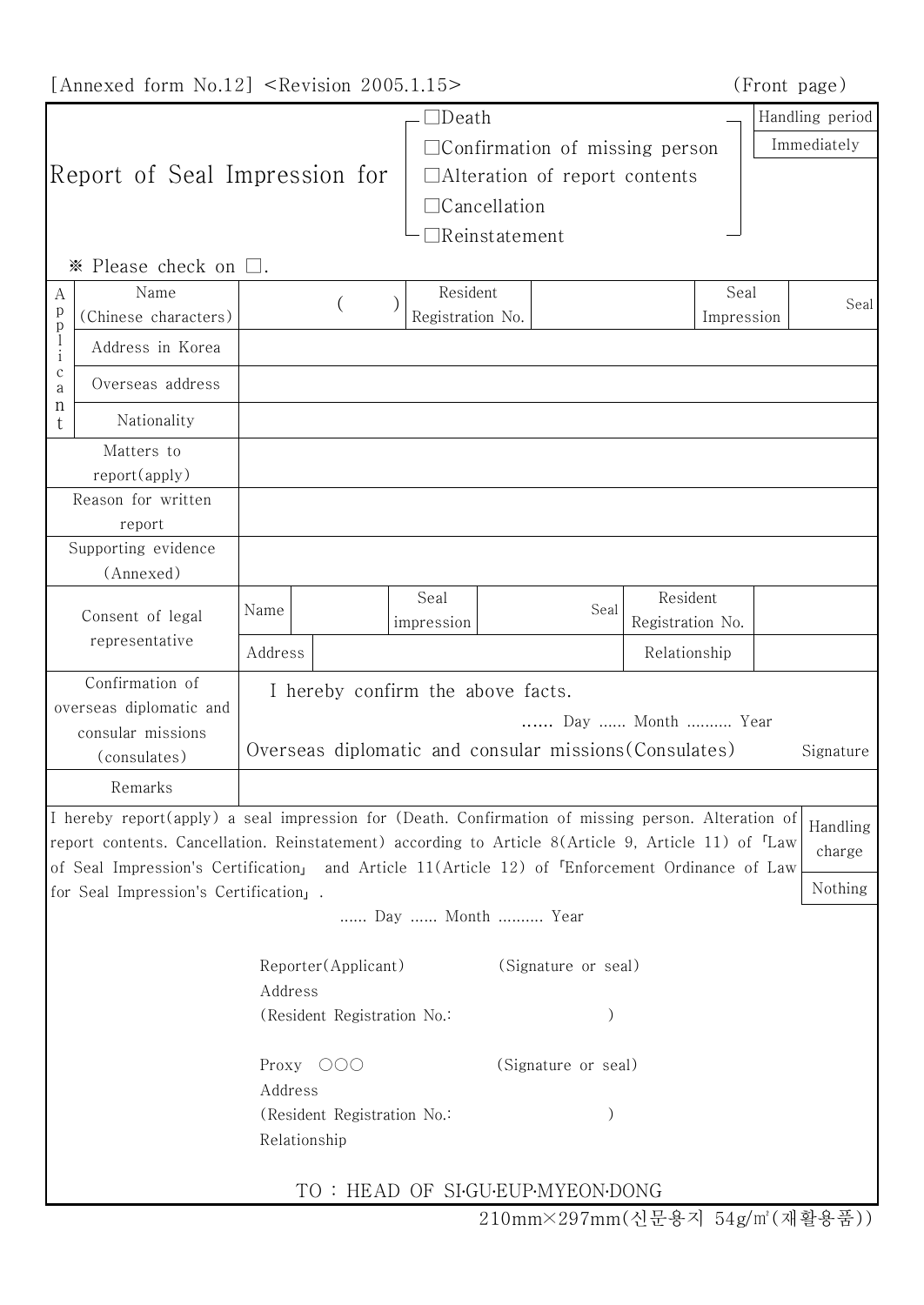※ NOTES

- 1 The proxy who visits at certifying office must certainly submits the identification card.
- 2. In case of notifying a death or confirmation of missing person, only heir must submit the notification form. But if the heir can't visit at jurisdiction certifying office, can submit with his delegation.
- 3. In case of an overseas residents, please write passport No. on section of resident registration No. and in case of a foreigner, write alien registration No. and in case of a domestic residence declarer, write domestic residence report No.
- 4. If you want to submit a report of seal impression, please check ☑ on related items and then submit.

※ This report(application) form is handled like belows.

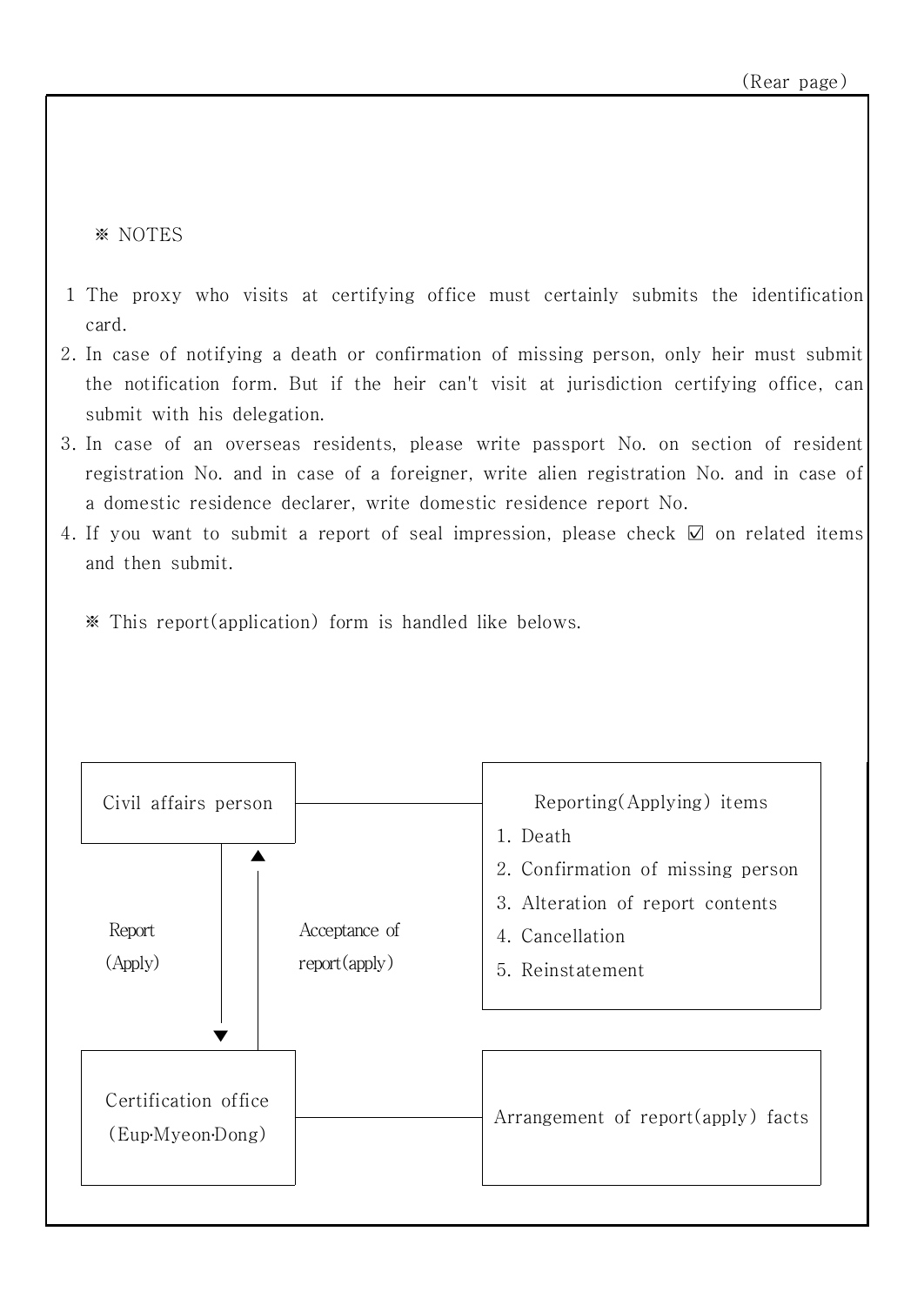# Report(Application) of seal impression for [□Death □Confirmation of missing person □Alteration of report contents □Cancellation □Reinstatement]

# 인감 신고(신청)서[□사망 □실종신고 □신고사항의 변경 □말소 □부활

### ※ Please check on □. (□안에 표시를 합니다.)

## v Applicant (대상자)

- Please write name with Chinese characters. (대상자의 이름을 한자와 함께 쓰세요)
- Please write resident registration No. (대상자의 주민등록번호를 쓰세요)
- Please put seal impression. (대상자의 인감을 날인하세요)
- Please write address in Korea. (대상자의 국내주소를 쓰세요)
- Please write overseas address. (대상자의 국외주소를 쓰세요)
- Please write nationality. (대상자의 국적을 쓰세요)
- ◆ Please write matters to report(apply). (신고사항을 쓰세요)
- ◆ Please write reason for written report. (서면신고 사유를 쓰세요)
- ◆ Please attach supporting evidence as an annexed. (입증자료를 첨부하세요)

#### ◆ Consent of legal representative (법정대리인의 동의)

- Please write name of legal representative. (법정대리인의 성명을 쓰세요)
- Please put seal impression of legal representative. (법정대리인의 인감을 날인하세요)
- Please write resident registration No. of legal representative.<br>(법정대리인의 주민등록번호를 쓰세요)
- Please write address of legal representative. (법정대리인의 주소를 쓰세요)
- Please write relationship with applicant. (신청인과의 관계를 쓰세요)
- $\triangle$  Confirmation of diplomatic establishment abroad(consulate) (재외공관(영사관)의 확인)
- Please receive the signature from diplomatic establishment abroad(consulates).<br>(재외공관(영사관)의 확인을 받으세요)
- ※ I hereby report(apply) a seal impression(Death. Confirmation of missing person. Alteration of report contents. Cancellation. Reinstatement) according to Article 8 (Article 9, Article 11) of the 「Law of seal impression's certification」 and Article 11